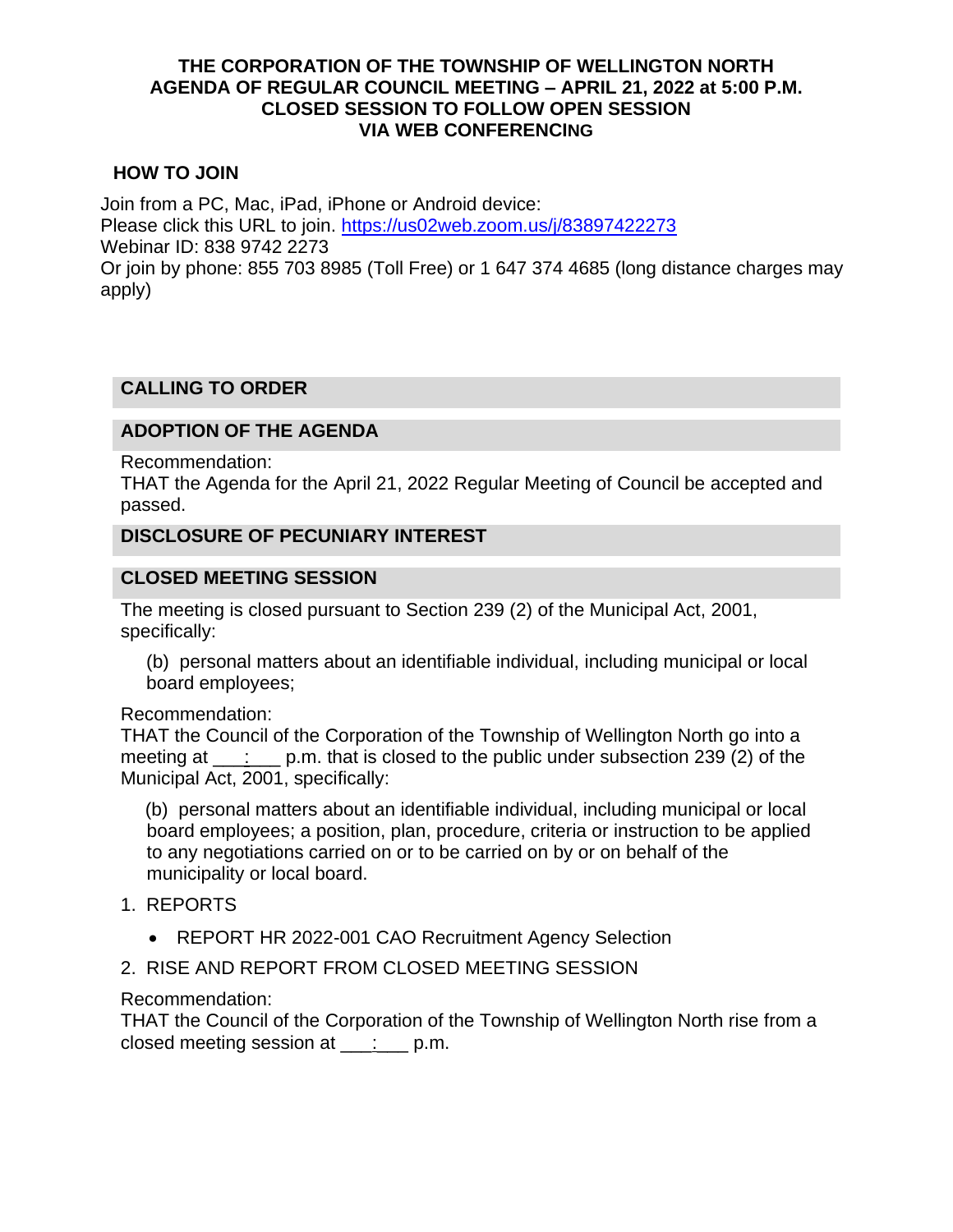Recommendation:

**THAT** Council of the Corporation of the Township of Wellington North receive report HR2022-001 being a report on hiring an Executive Recruitment Agency to assist with the recruitment of the Chief Administrative Officer position

#### **CONFIRMING BY-LAW**

Recommendation:

THAT By-law Number 045-22 being a By-law to Confirm the Proceedings of the Council of the Corporation of the Township of Wellington North at its Special Meeting held on April 21, 2022 be read a First, Second and Third time and enacted.

#### **ADJOURNMENT**

Recommendation: THAT the Regular Council meeting of April 21, 2022 be adjourned at : p.m.

**The following accessibility services can be made available to residents upon request with two weeks' notice:**

**Sign Language Services – Canadian Hearing Society – 1-877-347-3427** - **Kitchener location – 1-855-656-3748**

**TTY: 1-877-843-0368 Documents in alternate forms CNIB – 1-800-563-2642**